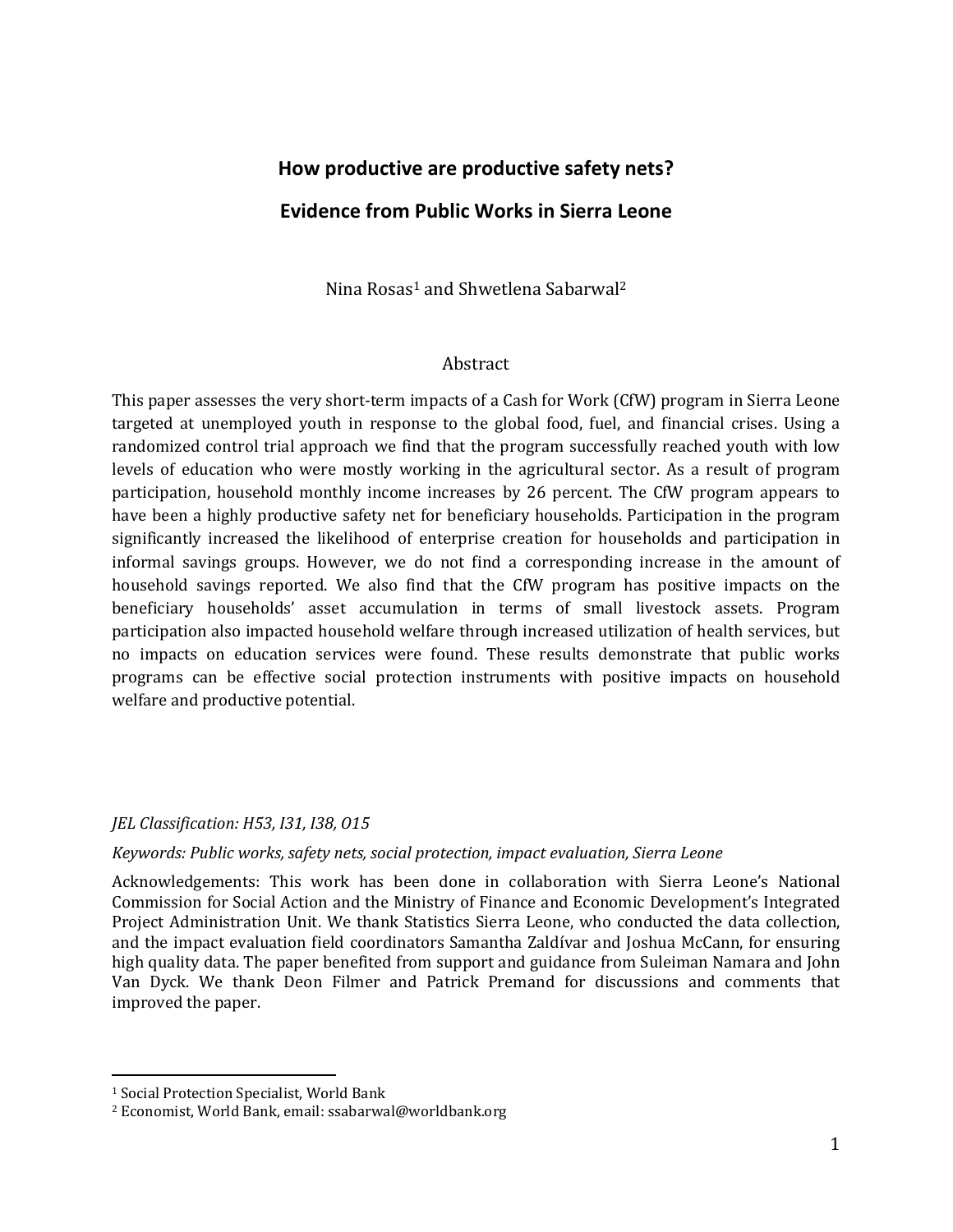# **I. Introduction**

Public works (PW) programs provide income support to the poor in critical times by offering shortterm employment at low wages for unskilled and semi-skilled workers on labor- intensive projects. They are increasingly being used as an instrument not just for shielding households from economic shocks but also reducing poverty and addressing youth unemployment challenges. In the context of fragile and post-conflict states, such programs are also used as a tool to rebuild basic infrastructure and promote social cohesion.

In recent years, PW programs have become a popular safety net instrument. In 2000-2010, 45 percent of World Bank social safety net projects in low-income countries supported public works programs.3 Most recently, their importance has been magnified by the food, fuel, and financial crises of 2007-09. As mentioned earlier, these programs are considered attractive because they help address multiple objectives at the same time.

Some of these theorized impacts are summarized below:



The appeal of PW for post-conflict situations is especially high due to the dual benefit PW provides: in addition to providing a source of income to beneficiaries, programs can also create small community infrastructure. PW therefore constitutes a way of promoting recovery in these contexts, even in the face of relatively low state capacity to deliver local infrastructure.

Also increasingly, especially in Africa, these programs are also being used as a tool to address the challenge of high youth underemployment and/or unemployment. As of 2012, about 40 percent of

<sup>&</sup>lt;u>.</u> <sup>3</sup> IEG (2011).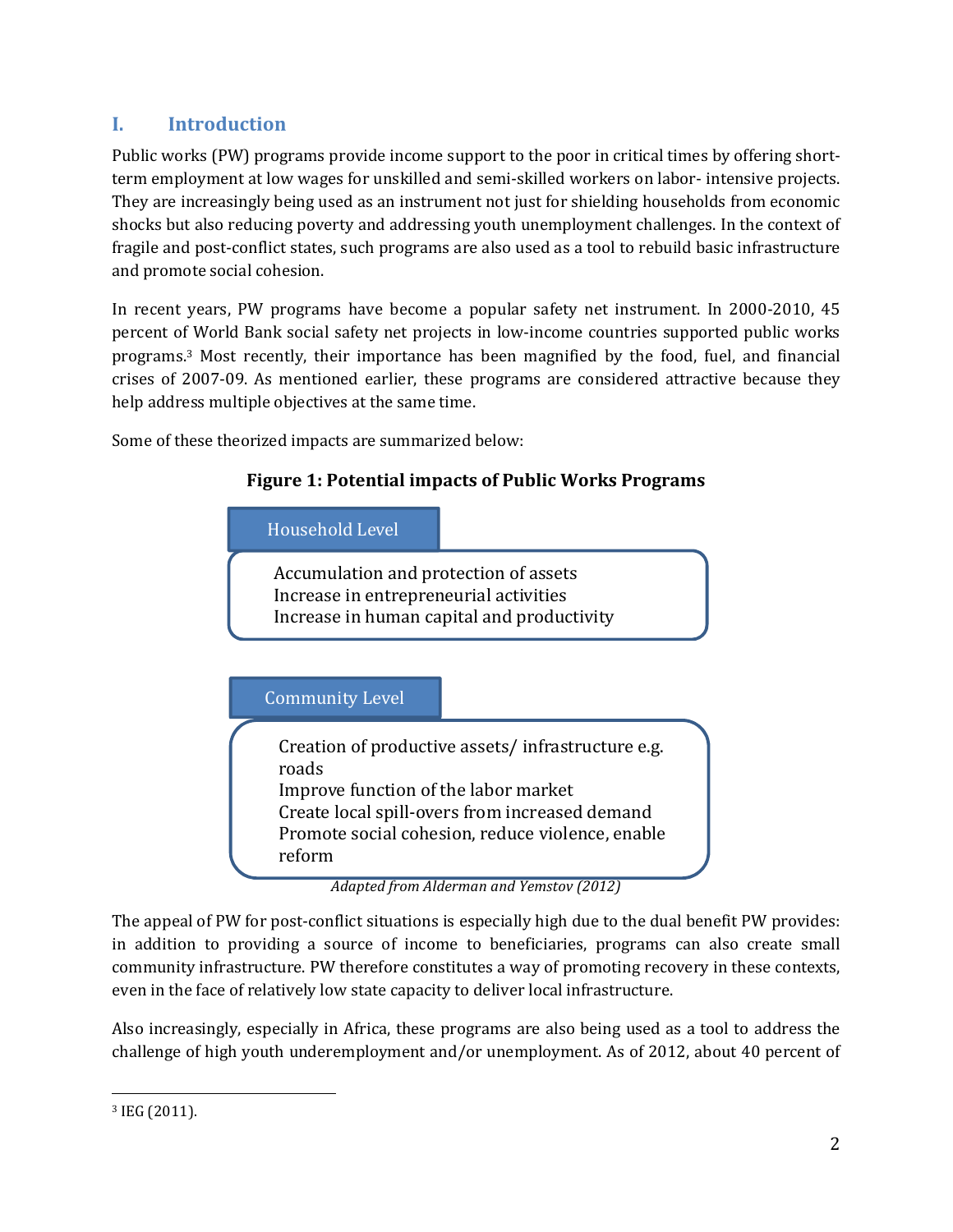current and pipeline World Bank operations in Africa with a youth employment focus (approximately US\$320 million) were public works programs.<sup>4</sup>

Given these signs of growing adoption, what do know about the relative development- and costeffectiveness of PW programs in developing countries? The body of evidence on this subject, to which this study contributes, is limited but growing. Existing studies have documented positive impacts of PW programs on different dimensions. In Argentina, after accounting for the opportunity cost of their time, beneficiaries of the 'Jefes' public works program experienced a net income gain amounting to two-thirds of the wage paid and prevented some beneficiaries from falling into extreme poverty (Galasso and Ravallion 2004; Galasso 2004). Evaluations of the Ethiopia's Productive Safety Net Program (PSNP) show that participation has positive impacts on household welfare – in terms of improvements in food security and increases in livestock assets (Berhane et all 2011, Gilligan et al, 2009). There have also been several in-depth empirical studies on the world's largest PW program, India's National Rural Employment Guarantee Scheme (NREGS) program. Some of these assess the direct multiplier impact due to increased wages from program participation. Another channel estimated relates to the farm productivity improvements arising from one of the NREGA schemes to de-silt six dams – the additional output due to this was 2.2%. The positive spillovers were found to particularly benefit marginal farmers (Hirway et al. 2008). However, it has also been suggested that there might be limited awareness of the program among the marginalized and by taking (state sponsored) work to the people, the program may discourage them from moving to more economically dynamic areas (Alderman and Yemstov 2012). An evaluation of a PW programs in South Africa show that they boosted local economies, but the construction of the roads under the program did not generate direct economic benefits (McCord and van Seventer 2004). Cash for work transfers in Ethiopia (Meket Livelihoods Development Project) have enabled poor households to renegotiate contractual sharecropping and livestock arrangements with richer households (Adams and Kebede 2005).

Despite the strong programmatic interest and growing empirical evidence around the PWs instrument there are gaps in our understanding of how well the instrument works and how we can make it work better. This paper is an attempt to address some of these gaps. It rigorously examines the impacts of an ongoing, relatively large-scale government-implemented Cash for Works program in Sierra Leone.

The remaining paper is organized as follows. Section II provides an overview of the project evaluated, Section III describes the impact evaluation methodology, including a description of data sources. Section IV provides descriptive analysis, Section V presents the main results of the evaluation, and Section VI concludes.

<u>.</u>

<sup>4</sup> Africa Youth Employment Report team calculations.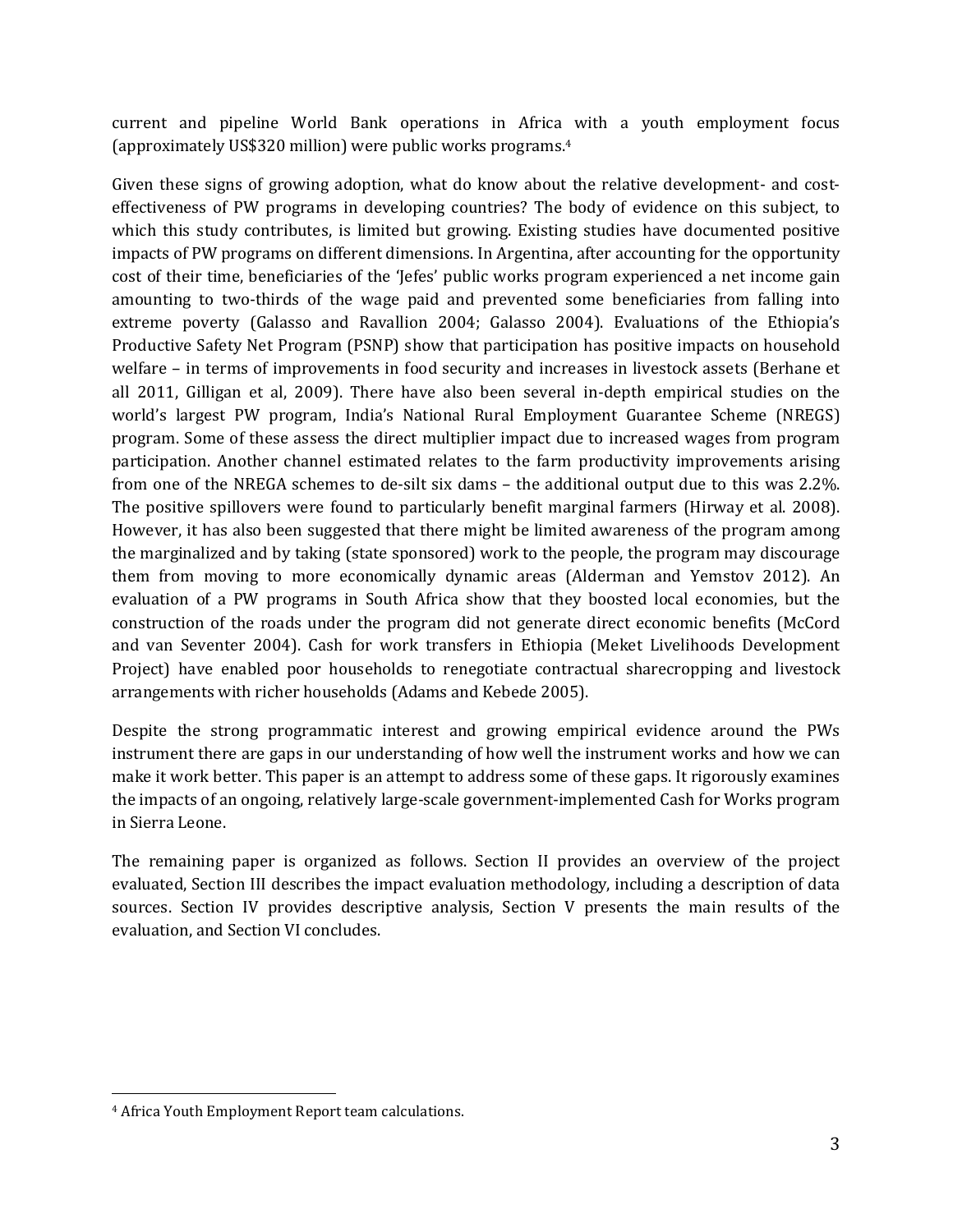## **II. Evaluation Context**

In 2010, in response to the global food, fuel, and financial crises and the growing challenge of youth unemployment in the country the Government of Sierra Leone launched the Youth Employment Support Project (YESP) with support from the World Bank. The project included a labor-intensive public works component, known as the Cash-for-Work (CfW) program, whose objective was to provide a safety net and income supplement for the most vulnerable youth through public works.

The CfW program is targeted at youth (defined in Sierra Leone as those ages 15 through 35) in poor and vulnerable communities. Program beneficiaries are selected through a 3-stage targeting process: (i) geographical targeting<sup>5</sup> to identify the beneficiary communities, (ii) submission of requests by communities to receive program funds for a sub-project<sup> $6$ </sup>, and (iii) community-based targeting to identify beneficiary households within selected communities. A randomized control trial was carried out among the 275 sub-projects, details in Section III.

For targeting of individuals within communities with sub-projects, Community Oversight Committees (COCs) were set up. These CoCs were responsible for identifying the poorest households with at least one member willing and able to work between the ages of 15-35. COCs rely on local definitions of poverty in selecting beneficiaries. In addition, wage rate within the program was set lower than the market wage to discourage non-poor applicants from participating.

The National Commission for Social Action (NaCSA) has the overall responsibility for implementation of the CfW program. At the local level, the program is implemented by independent contractors hired by NaCSA. These contractors are responsible for managing the day-to-day implementation of the sub-project, including procuring necessary materials and other inputs, recording attendance of workers, and making payments to beneficiaries for days worked. In addition to being responsible for the selection of beneficiaries, COCs, are also responsible for monitoring the progress of works and payments and resolving CfW-related disputes.

# **III. Impact Evaluation Design and Implementation**

### **Empirical Strategy**

The evaluation uses a randomized control trial (RCT) methodology which exploits the phase-in design of program implementation to establish causal impacts of the CfW program. A total of 276 sub- projects were randomly divided into two groups: **a** treatment group (143 sub-projects) which would receive the CfW program during the IE period and a control group (133 sub-projects) which would not receive the program during the IE period. As per the phase-in, the control group was scheduled to receive the program a few months after the treatment group; therefore, the evaluation allows us to examine the impacts of the program only in the very short-run (approximately three

<sup>&</sup>lt;u>.</u> <sup>5</sup> Geographic targeting was undertaken based on poverty and food-security estimates

<sup>6</sup> The communities are given a list, or positive menu, of eligible sub-project types, namely: (i) feeder road rehabilitation and maintenance; (ii) agriculture; and (iii) renewable energy and environmental mitigation. A subset of communities submitting requests are then selected based on whether the sub-project requested conforms to several requirements, including being on the positive list, suitability of the sub-project for the locality, and community endorsement.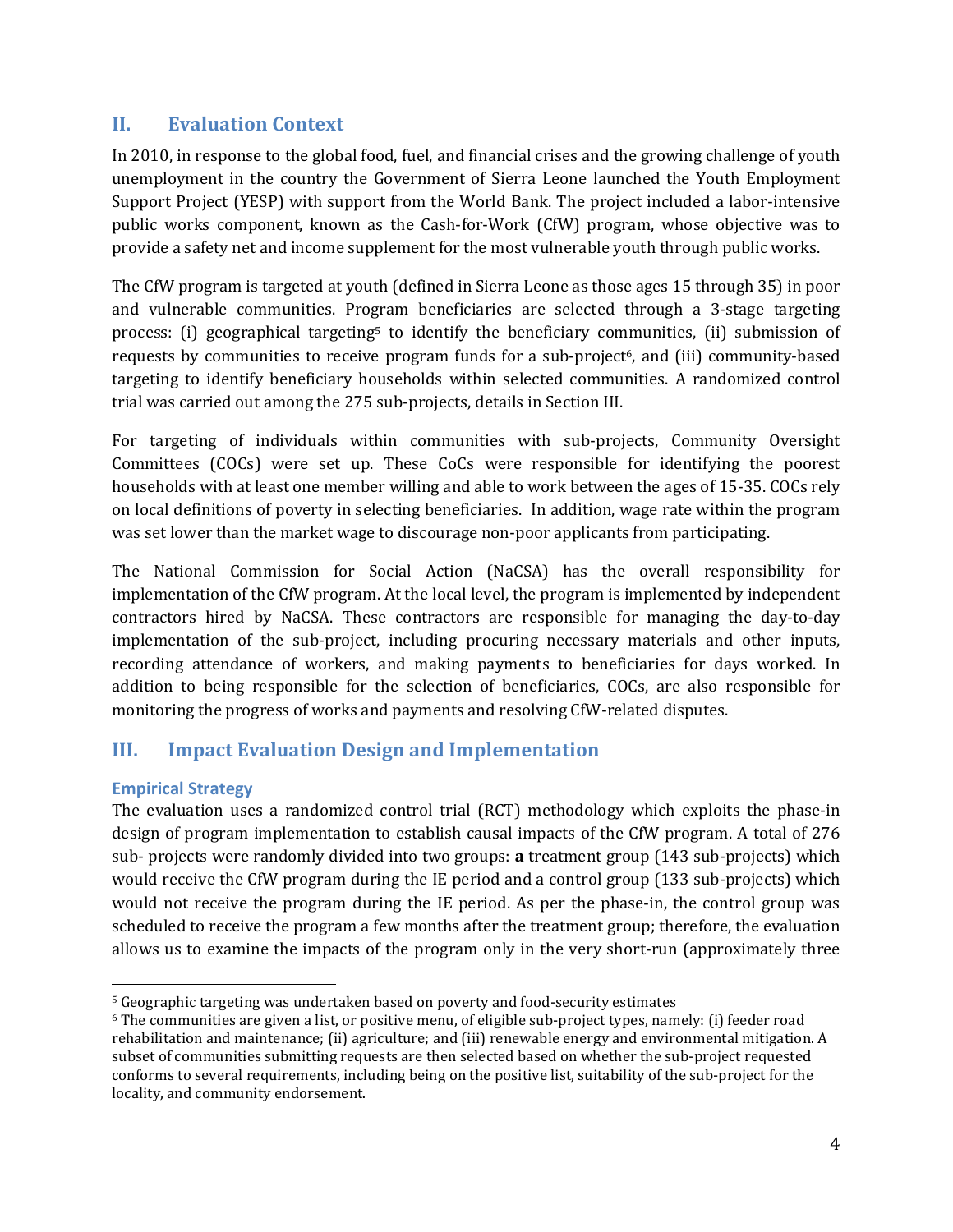months). The population for the study was of 17,608 beneficiaries (8,944 in the treatment group and 8,664 in the control).

 The advantage of phased-in RCT design is that a simple comparison of outcomes for the two randomly created groups yields an unbiased estimate of the impact of the CfW program. In analyzing program impacts we undertake two sets of analysis. First, since all the surveyed households had been selected to participate in the program, we conducted intent-to-treat (ITT) analysis. We estimated the impacts of the program on various household-level outcomes of interest using ordinary least squares regression. The regression to obtain the ITT estimates is the following:

$$
Y_i = \alpha + \beta \text{Treat} + \epsilon_{i,},
$$

where *Treat* is a dummy for assignment to the treatment group (i.e., equals 1 if a household belongs to a community that was randomly assigned to the treatment group and 0 if assigned to the control group).

Despite careful efforts to ensure adherence to randomized assignment, there is a possibility of noncompliance, i.e. households that may have initially signed up for the program subsequently did not participate; or some of the control beneficiaries might have participated in the program. Household surveys show very low levels of non-compliance - around 1.8% of treatment households report not participating and 7.4% of control households report participating.

Despite very low levels of non-compliance, for robustness, we also estimate the effect of the treatment on those whose treatment status was affected by the random assignment (i.e., the compliers), which is known as the local average treatment effect (LATE)7. These estimates are the instrumental variable (IV estimates) of  $\beta$  in the equation above, using the dummy for random assignment as an instrument for treatment.

### **Data**

One challenge in collecting data for the evaluation was that sub-project beneficiaries – people who would be working on specific CfW sub-projects –were not pre-identified. Instead they were selected on the first day of the sub-project, largely on a first-come first-serve basis subject to eligibility criteria being met. This precluded the possibility of simultaneous baseline data collection in control and treatment households. It was assumed that the randomized cluster design (clustered at the sub-project (community) level) with 276 sub-projects would be sufficient to ensure balance between treatment and control households thereby ensuring comparability of the two groups for causal attribution.

Nonetheless we are able to present some limited evidence of pre-intervention balance between treatment and control using those variables in endline that were not expected to change over the program's short duration. As shown in Table 1, the overall treatment group is statistically comparable to the control group for most of these variables tested.

<sup>&</sup>lt;u>.</u> 7 See Angrist and Imbens (1994, 1995).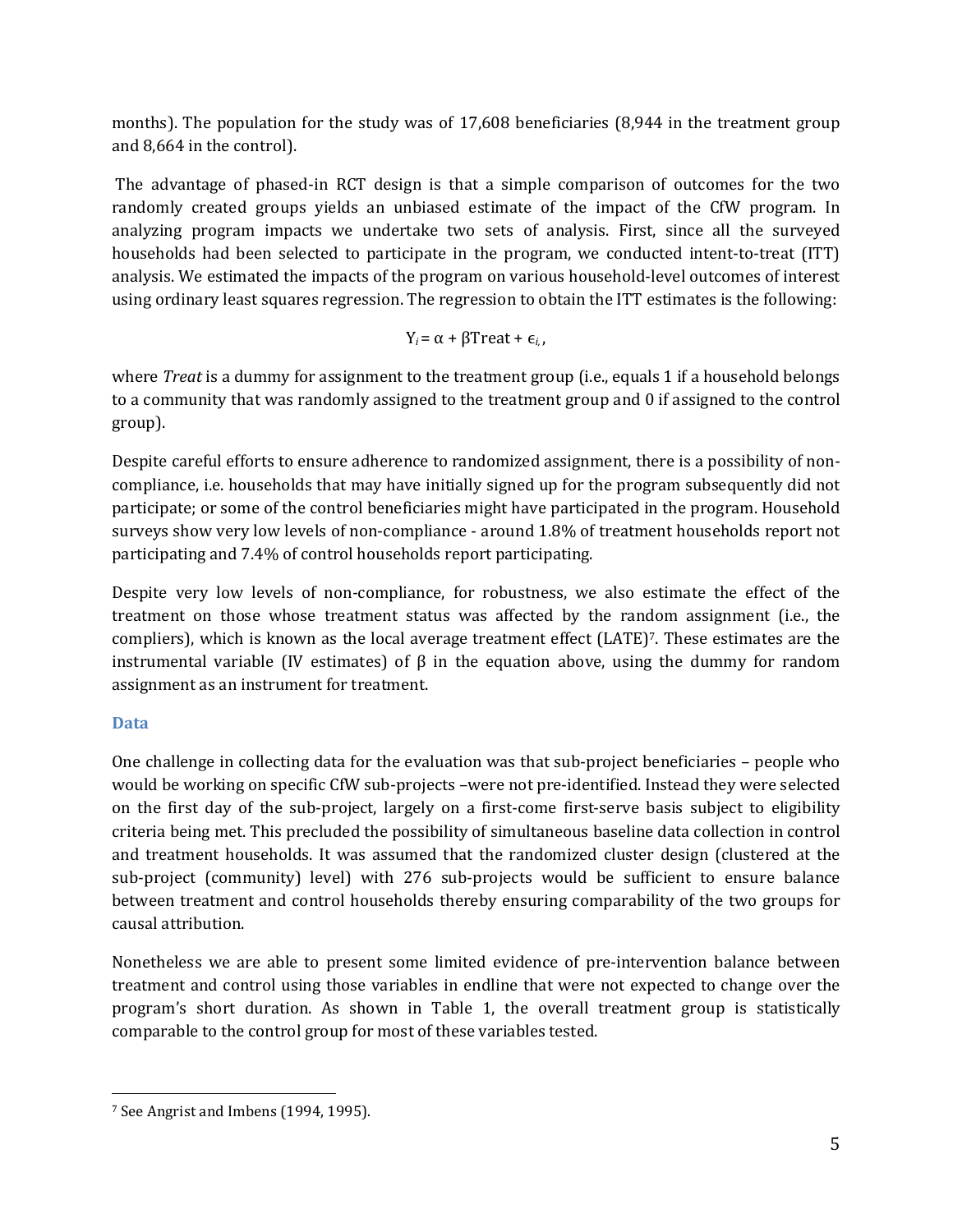To enable documentation and follow-up of treatment and control households, a beneficiary tracker survey was administered on the first day of implementation for treatment (beneficiary tracker administered in April 2012) and control (beneficiary administered in July 2012) projects. This tracker was the basis of which treatment and control households were identified and interviewed for the endline survey (July-Aug 2012). Note that the endline household survey coincided with the start of CfW implementation in control sub-projects, so that even though the households in control sub-projects were identified they still had not started working.

The content of survey data is summarized below:

- The beneficiary tracker surveys collected basic demographic information from beneficiaries, contact details for tracking them in subsequent survey rounds, and information on their perceptions of the program and its processes prior to beginning work on the sites. This survey was administered at 276 sites (April 2012 for treatment sub-projects; July 2012 for control sub-projects) to a total of 17,670 beneficiaries on the first day of sub-project implementation.
- The unannounced observational visits to treatment sub-project sites midway through the physical implementation of the sub-projects (May-June 2012). The unannounced site visit survey was administered at 141 sites of the 143 original treatment sites<sup>8</sup>. This survey was a two-part survey designed to collect information on overall program implementation and specific processes, as well as beneficiary knowledge of and satisfaction with the program. Part 1 consisted of observations (e.g., worker roll call, checks of attendance and other records) and an interview with a contractor representative on site; Part 2 consisted of an interview of two (one male and one female) randomly selected beneficiaries. A total of 279 beneficiaries (3% percent of the 8,883 working on the 141 sub-projects) were interviewed, around half of whom were female.
- The endline household survey was administered concurrently to treatment and control households (July-August 2012) - at the end of implementation for the treatment group and the start of implementation for the control group. This survey was administered to an average of 20 beneficiary households from each of 275 sub-projects, as one sub-project in the Western area was cancelled during the IE implementation, for a total of 5,506 beneficiary households. The survey covered a range of topics, but focused on measuring program effects along the following dimensions: (a) labor market outcomes and economic activity; (b) household assets, consumption and savings levels; and (c) utilization of education and health services.

All data collection was carried out by Sierra Leone's national statistical agency, Statistics Sierra Leone. The administrative data was collected and maintained by NaCSA for operational and monitoring purposes.

### **Rotation**

It is not uncommon for Public Works programs in Sierra Leone to impose the practice of 'rotation' informally. This is based on the principle that every eligible and willing individual in the community

<sup>&</sup>lt;u>.</u> <sup>8</sup> Two treatment sites were found to be inactive at the time of unannounced visit.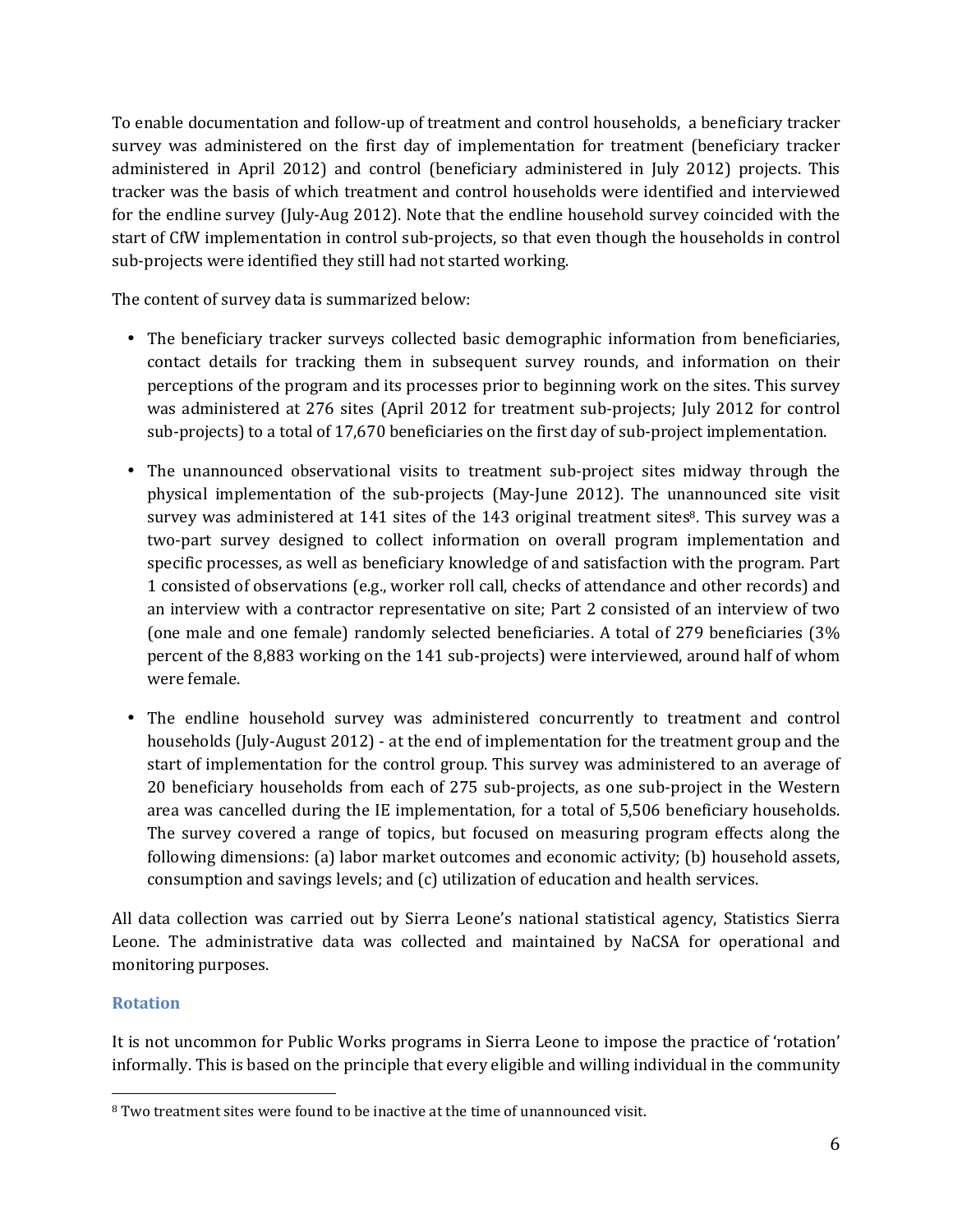should have an opportunity to participate in the program. To ensure this, in sub-projects where program slots are lower than the number of eligible individuals willing to participate, beneficiaries are rotated through the life of the sub-project. Rotation is driven by the principle of fairness but is often imposed in an informal and ad-hoc fashion – which makes it difficult to measure and document.

This has implications for measurement of program impacts because as mentioned above, we measure program impacts through 'registered beneficiaries' who are identified on the first day of sub-project implementation. If rotation occurs, the impacts captured by the IE may be under- or over-estimated. For instance, registered beneficiaries may be more informed and better-networked than non-registered beneficiaries, which may lead them to have better outcomes even in the absence of the program, leading the IE to over-estimate the program effects. Conversely, nonregistered beneficiaries may be poorer and may have a higher return to receiving the transfer (for instance through lower substitution effects), in which case the IE may be under-estimating the program's effects.

Data collected during the unannounced site visits indicates that on average, 13.1% of beneficiaries on site at the time of the visits were not registered beneficiaries. Similarly, timesheet records show that on average, 13.6% of the workers listed on the timesheets were not registered beneficiaries. On average there are 65 registered beneficiaries per sub-project and 10 non-registered beneficiaries listed on timesheets. While this is not definitive evidence of rotation, as these nonregistered beneficiaries may have simply been alternates (i.e., replacements from the same household who are nominated to work in the event of absence by the beneficiary), at least a portion of these additional workers are likely to come from households not captured by the IE. Beyond the potentially over- or understated program impacts captured by the IE, the existence of rotational practices would also imply that the actual program impacts may have been diluted, as the same total transfer amount was distributed across a larger number of beneficiaries.

# **IV. Descriptive analysis**

## **A. Sub-project characteristics**

The CfW sub-projects have national coverage and are spread fairly evenly across urban and rural areas. Figure 1a shows the geographical distribution of all the sub-projects covered under the IE; Figure 1b shows the precise location of the treatment sites based on GPS data.<sup>9</sup>

<u>.</u>

<sup>&</sup>lt;sup>9</sup> GPS data was only collected for treatment sites.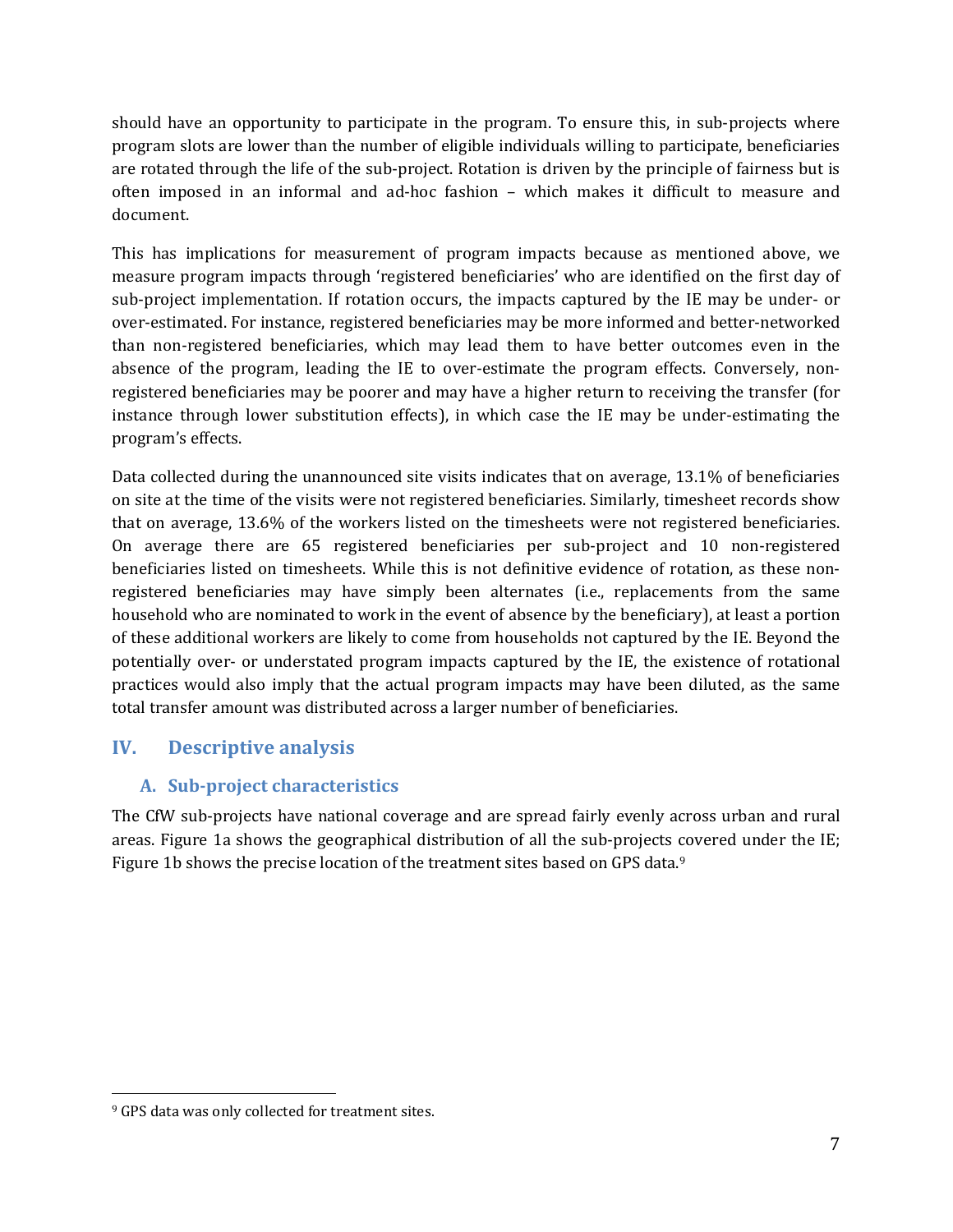

The most common types of sub-projects are feeder road rehabilitation projects (67%), inland valley swamp rice (9%), and other agriculture (13%). The average labor intensity of the sub-projects is 60 percent, but there is some variance, with roads sub-projects typically lower in labor intensity.

### **B. Beneficiary characteristics**

The average age among beneficiaries is 27 and 92% of beneficiaries are between the ages of 15 and 35, and hence fall within the eligible age group for the CfW program. The program design emphasized adequate participation of female beneficiaries and this goal seems to have been met to some extent – the average female share of beneficiaries is 33%. Female participation varies by subproject type, with the share of female beneficiaries is highest among IVS rice sub-projects (43%) and lowest among roads sub-projects (30%).

Nearly half of beneficiaries (49%) worked in the agricultural sector as their main occupation outside of the CfW program. Other top occupation categories outside of the program included: students (15%), street and related sales and services (10%), and building and related trades workers (4%).

More than half (56%) of beneficiaries had not engaged in any remunerated work in the month prior to participating in the program. Among the 44% who had paid work outside the program, average daily earnings were \$2.5 and the majority (75%) was self-employed. Almost half (46%) of the beneficiaries reported that they engaged in unpaid family farm work.

Education levels are fairly low among CfW beneficiaries – 52% have less than primary education (i.e., incomplete primary or no schooling), 35% have completed primary, and only 12% have completed secondary or above. The average level of education is lower among female beneficiaries. Nearly 60% of females have no education compared to about 35% for males.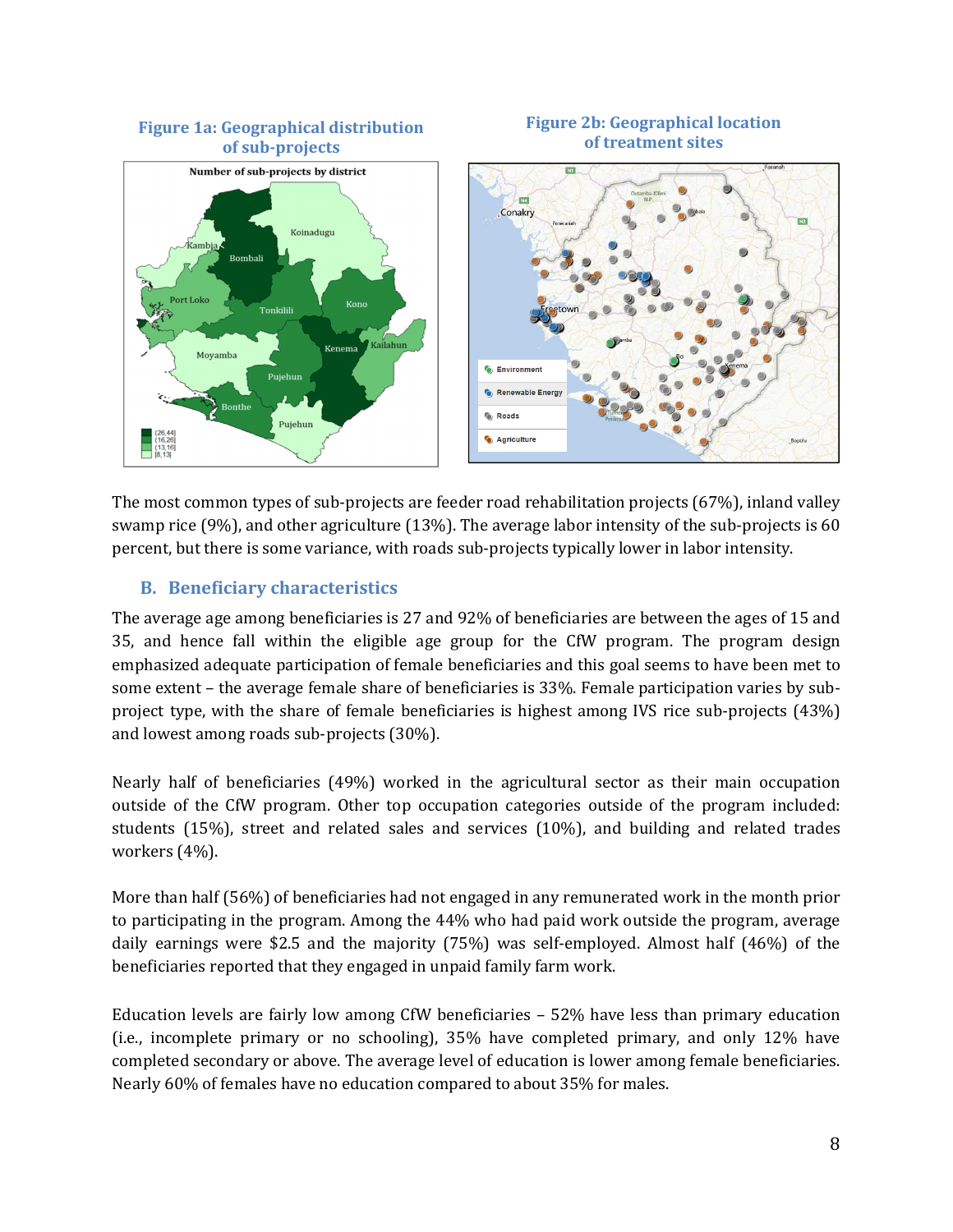One potential concern with public works programs targeted to youth is that they may attract youth that would otherwise be attending school, leading them to drop out. Our data suggest that for the most part, the program does not lead youth to drop out of school to enter the program: only 3% of beneficiaries who had ever attended school reported that they had stopped attending school to enter the CfW program.

In sum, the data indicate that CfW program primarily reaches youth with low levels of education working in the agricultural sector.

#### **C. Poverty targeting**

Although in practice the program aimed to target youth from vulnerable households, the project had no explicit objective of targeting vulnerable youth; moreover, vulnerability was not defined. Nonetheless, it is worthwhile to assess the program's poverty targeting performance. Construction of a wealth index for beneficiary households and comparison with nationally representative household survey data indicates that the program is not well-targeted to poor households.10 As shown in 3, the distribution of wealth index scores for CfW beneficiary households is similar to the national sample, suggesting many CfW beneficiaries belong to the upper quintiles.



#### **Figure 3: Targeting performance of CfW program**

#### **D. Beneficiary perceptions**

Overall, beneficiaries have positive impressions of the program. Among the random sample of beneficiaries interviewed during the unannounced site visits, 90% rated their experience as good or very good. Perceptions of the program were similar for females and males. Beneficiaries are drawn to the program primarily for the financial gain, with 75% of beneficiaries reported pay as the most appealing aspect of the program. Work experience and social aspects, such as development and cohesion of the community, were also cited as important by 11% of beneficiaries.

<sup>&</sup>lt;u>.</u>  $10$  For this analysis, only data from control households was used to avoid capturing program wealth effects. For the complete targeting study, see Rosas and Solbes (2013).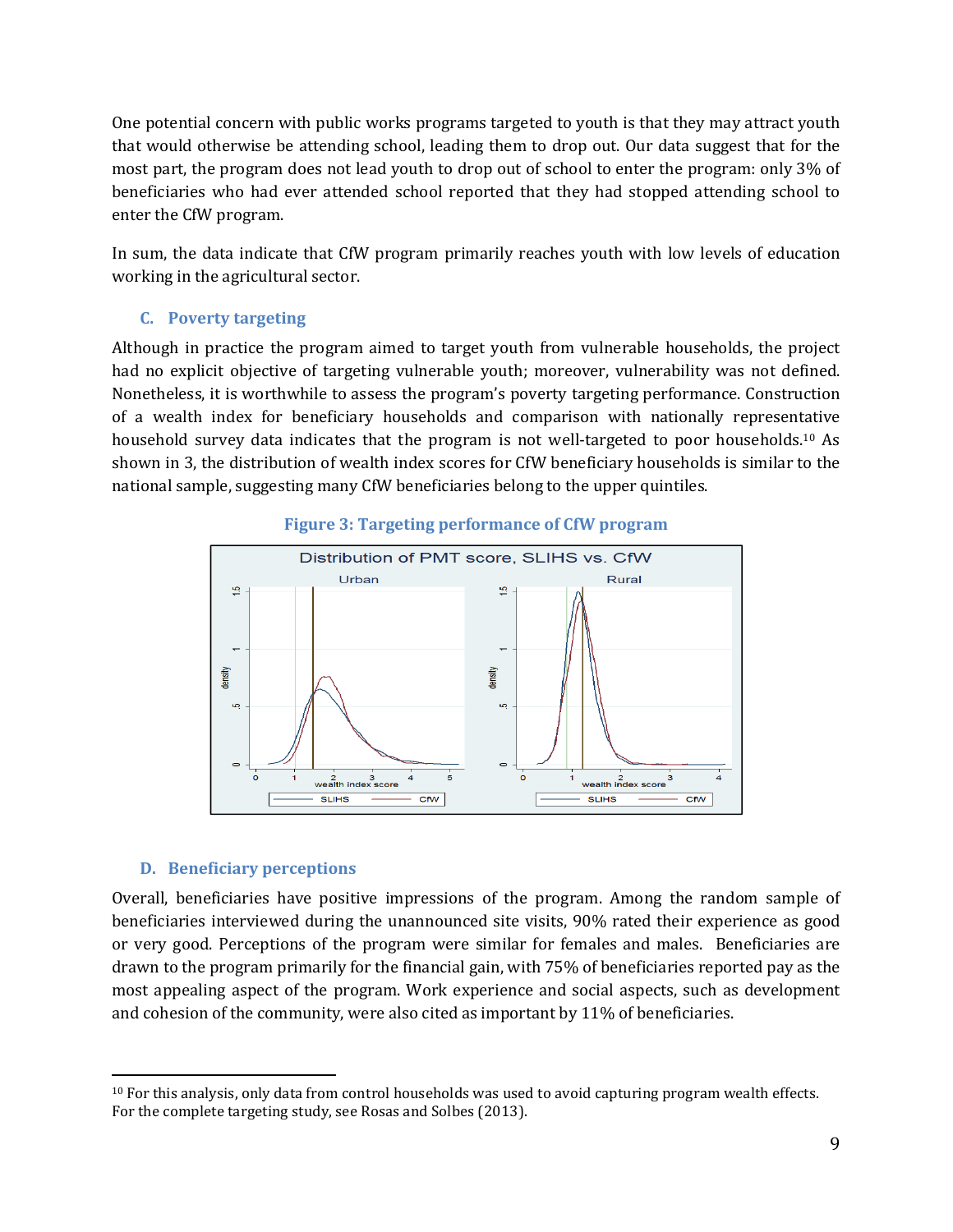## **V. Main Evaluation Findings**

#### **A. Impacts on economic activity, savings, and asset accumulation**

Evaluation estimates suggest that, despite its short-term nature, the CfW program has significant positive impacts on economic activity, savings, and asset accumulation (summarized in Table 2). We find that treatment households are significantly more likely to be engaging in remunerated work. They also have higher reported income. On average, the total value of reported cash and inkind payments received by household for work in the previous month increases by 26%. Household members in treatment households are also 34% more likely to have had paid work in the last 12 months.

Despite the fact that the CfW program's emphasis was on temporary employment rather than on productive aspects, we find positive effects on some key areas that can be considered as improving household's productive capacity. For instance, treatment households are nearly 4 times more likely to set up a new enterprise than control households. Only 8.9% of control group households reported that someone in the household had set up a new enterprise in the last 3 months, compared to 33.6% in the treatment group. Participation in informal savings groups *(osusus)* also increased by 16%; however, we do not find a corresponding increase in the amount of household savings reported.<sup>11</sup>

Interestingly, the average increase in cash income reported by treatment households (approximately 41,100 Leones) is less than one-third of what these households were entitled to receive under the program over the period under analysis. This discrepancy could potentially be due to a simple substitution effect (i.e., beneficiaries reduced the amount of work outside the program upon entering the program). However, this figure is not much higher (about 51,200 Leones) when calculating it only among households in which the beneficiary reported not having engaged in any paid work prior to entering the CfW program (i.e., those for whom the substitution effect should have been zero). This implies that the difference between the observed increase in income and the expected increase given the program's intended transfer amount cannot be explained by the substitution effect alone.

This finding has several plausible explanations. One such explanation is a household level substitution effect, in which, as a result of one household member entering the program, other nonbeneficiary household members reduce the time devoted to work (and thus their income). However, the available data on time use do not suggest this is the case –the IE did not find significant decreases in time spent selling something in the street or time spent working on a farm or with livestock among non-beneficiaries. An alternative explanation is that there may have been payment leakages, for instance due to corruption or fraud, that prevented the full transfer from reaching the beneficiaries. While there is no concrete evidence of payment leakages found by the IE, the program implementers have acknowledged that the payment arrangement in place during the IE (in which contractors were responsible for making payments to beneficiaries) left a high risk of leakage. Another potential explanation is rotation, a practice in which a sub-project accepts more

<sup>&</sup>lt;u>.</u> <sup>11</sup> This result holds even when comparing the control group to the group that received CfW plus training on money management.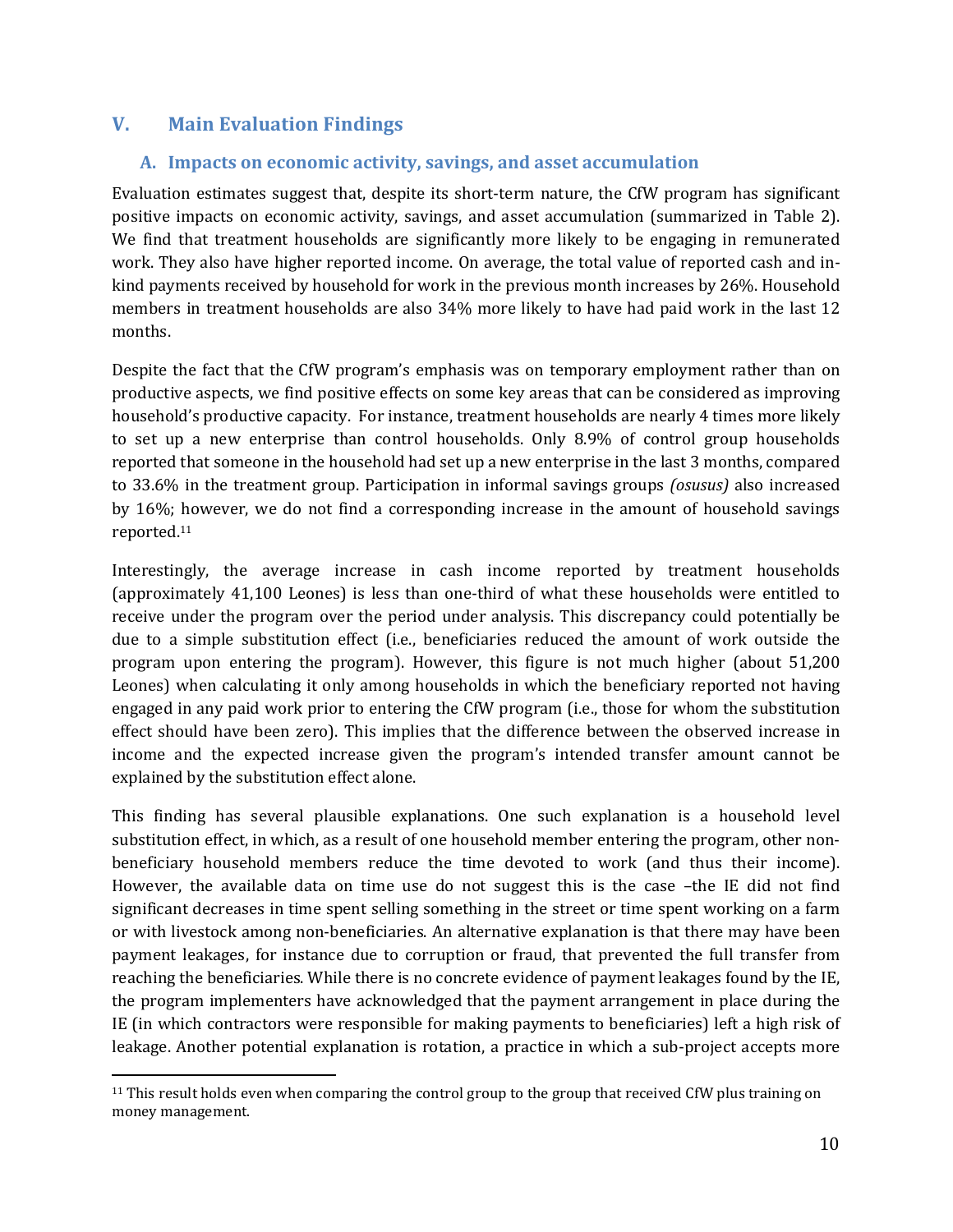beneficiaries working fewer days than it is designed to, typically because socially it is perceived as more fair. This had been a common practice in previous rounds, and although the data does not allow us to ascertain the exact extent to which it occurred, it does provide an indication that it likely rotation occurred. A discussion of the evidence on rotation can be found in Section VIII.

The results of the IE also indicate that program has impacts on the beneficiary households' asset accumulation, namely in small livestock assets.12 Treatment households are 34% more likely to own goats or pigs and the number of poultry owned is 26% higher than control households. The fact that the IE shows these impacts on asset accumulation is an important finding, as it shows that the program supports households in accumulating assets, thereby providing them with a buffer against future shocks.

# **B. Health-related impacts**

The evaluation also aimed to capture program impacts on households' health-seeking behavior. The IE finds positive impacts on beneficiary households' utilization of health services, particularly for young male children. These results are summarized in Table 3. On average, treated households reported 12% more visits to health facilities than the control group and the proportion of boys aged 0 to 5 who were taken to a health facility when sick was 9% higher in treatment households. If we consider all boys ages 0 to 5 irrespective of their health status at the time they were taken to the doctor, the increase is even higher (23%).<sup>13</sup>

In addition, the IE finds that spending on drugs and medications increases. Treated households reported spending 18% more on drugs and medications in the previous month than the control group. These results are in line with the finding of increased utilization of health services.

These findings are particularly interesting as the intervention did not have any specific design aspects intended to encourage more health-seeking behavior. Since part of the transfer was spent on health, this suggests that the transfer may have relieved a financial constraint that beneficiary households faced in accessing health services.

# **C. Impacts on other household expenditures**

The evaluation included a short consumption module to capture program impacts on key expenditure categories. The main expenditure categories included were: utilities (e.g., water, electricity, fuel, phones), food, children's schooling, hygiene, home improvements, transfers out to non-household members, cigarettes and tobacco, and festivities.

In addition to accumulating small assets and starting up new businesses, beneficiary households used a portion of the transfers on important household expenditures. The IE shows that program has positive impacts on beneficiary households' spending on food, in line with the CfW design as a mechanism to support beneficiary households in meeting their food needs, particularly in the face

<sup>&</sup>lt;u>.</u> <sup>12</sup> Households in the treatment group are also more likely to own a motorbike  $-15\%$  compared to 10% in control households. This points to the fact that the program is not very well-targeted, as in the nationally representative data from the 2011 SLIHS, less than 5% of poor households own motorbikes.

<sup>&</sup>lt;sup>13</sup> There was no effect was found for girls or other household members.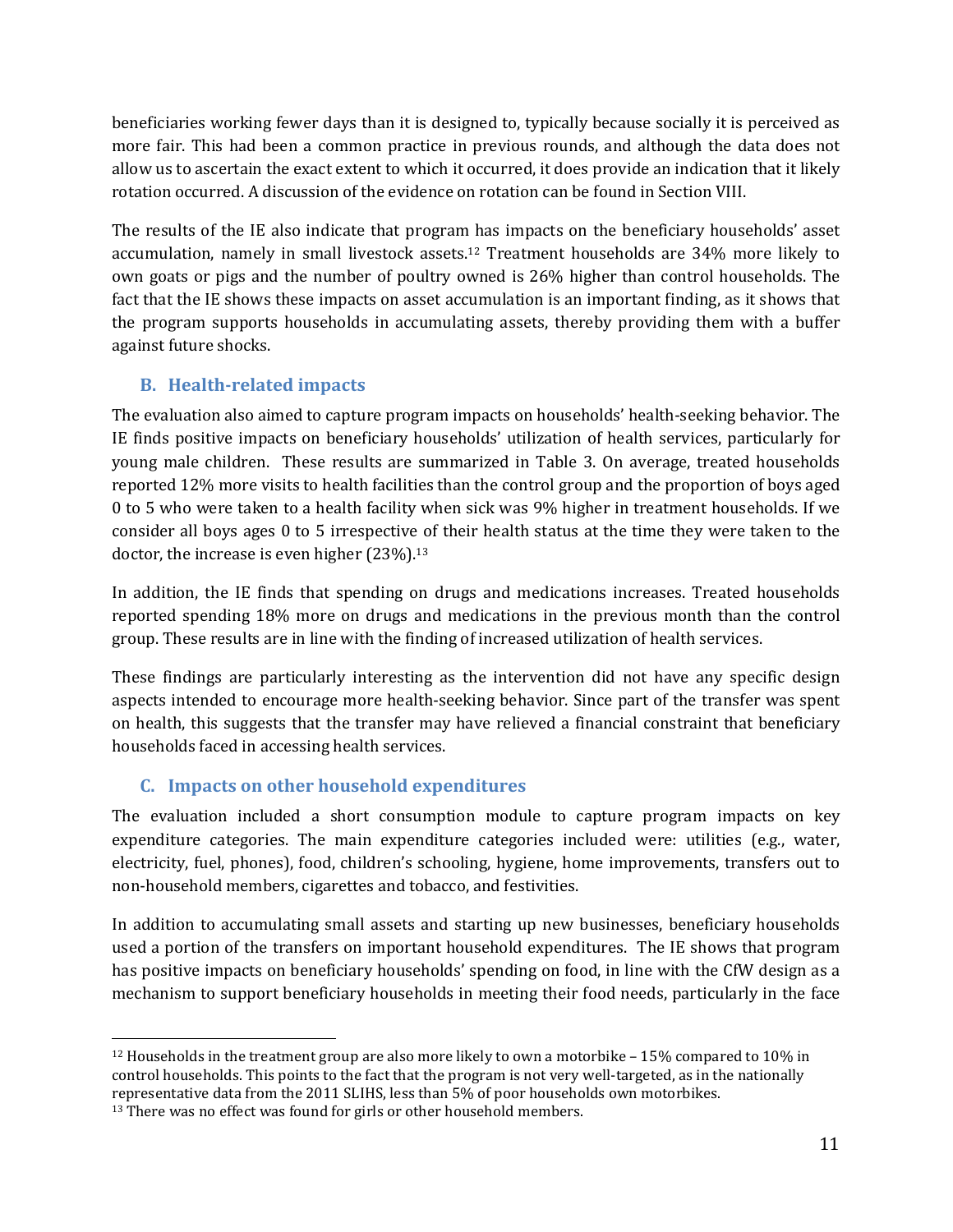of rising food prices (see Table 4). Treatment households reported spending 8% more on food in the past month than control households.14 Household expenditures on hygiene products and on home improvements also increased, by 15% and 33%, respectively.<sup>15</sup>

# **VI. Conclusions**

Public works have become a popular policy instrument for protecting the poor from income shocks. They have the added perceived benefit of creating useful public goods or services for the communities, making them particularly attractive for post-conflict societies. However, increasingly their development effectiveness is being judged, not just by the degree of stabilization they provide during adverse economic shocks but also by their ability to improve the overall productivity of beneficiary households through investments in productive assets and human capital development.

Using this lens we provide evidence around the very short term effectiveness a Cash for Work program in Sierra Leone targeted at unemployed youth in poor and vulnerable communities to mitigate impacts from the global food, fuel, and financial crises. The phase-in implementation of the program was exploited to implement a community-level randomized control trial which helps measure the impacts of the program on household outcomes over a period of three months,

We find that, as per design, the program succeed in attracting young people (ages 15-35) with low levels of education who were predominantly working in the agricultural sector.

As a result of program participation, household monthly income increases by 26 percent. Part of the increased income is spent on food, health services, hygiene products, and home improvements. The CfW program appears to have been a highly productive safety net for beneficiary households. Participation in the CfW program significantly increased the likelihood of enterprise creation for households. Further, program participation also boosted participation in informal savings groups. However, we do not find a corresponding increase in the amount of household savings reported. We also find that the CfW program has positive impacts on the beneficiary households' asset accumulation in terms of small livestock assets. Program participation also impacted household welfare in other more direct ways. We find positive impacts on beneficiary households' utilization of health services, particularly for young male children, but not education services.

This impact evaluation has generated clear evidence that even labor-intensive public works programs, even when short-term in nature, can act as productive safety nets by improving households' overall welfare and enabling them to accumulate assets and enter into new economic activities that can protect them against future shocks. It has also shown that these programs can have important positive spillover effects for women in beneficiary households. Furthermore, it has shown that public works programs are capable of delivering strong results in post-conflict environments.

<sup>&</sup>lt;u>.</u> <sup>14</sup> Sierra Leone Youth Employment Support Project Emergency Project Paper (June 2010).

<sup>15</sup> The IE also finds some puzzling decreases in the household spending on fuel (19%) for lighting, heating, and cooking.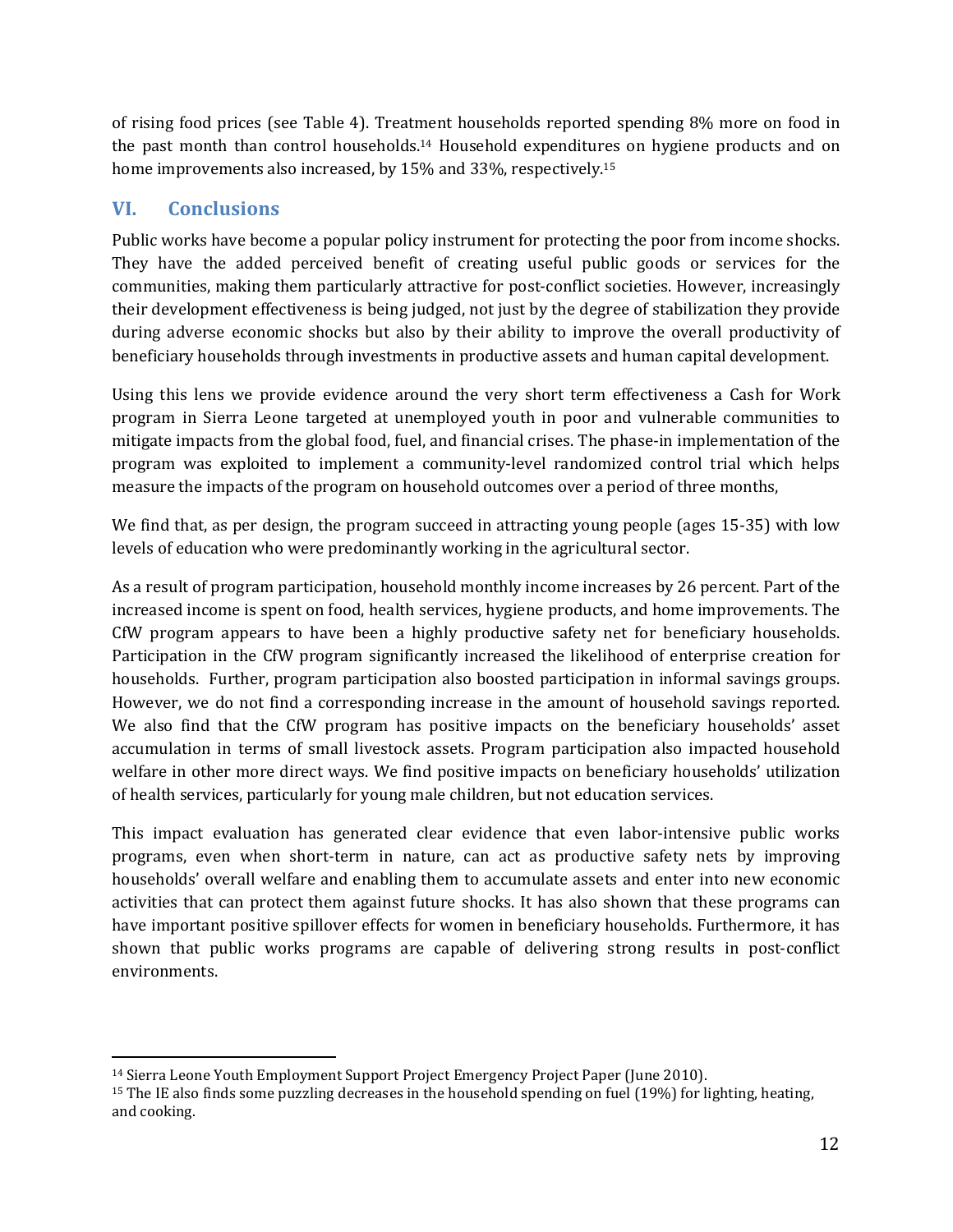#### **References**

Adams, L. and E. Kebede. 2005. "Breaking the Poverty Cycle: A Case Study of Cash Interventions in Ethiopia." HPG Background Paper. London, UK: Overseas Development Institute (ODI) and Humanitarian Policy Group (HPG).

Alderman, H., and R. Yemtsov, 2012. ' Productive role of safety nets : background paper for the World Bank 2012-2022 social protection and labor strategy' Social Protection Discussion Papers 67609. Washington DC: World Bank.

Andrabi, T. and Jishnu Das (2010). In Aid we Trust.

Angrist, J. D., and G. Imbens (1994). "Identification and Estimation of Local Average Treatment Effects," Econometrica, 62(2), 467{475.

Angrist, J. D., and G. Imbens (1995). "Two Stage Least Squares Estimation of Average Causal Effects in Models with Variable Treatment Intensity," Journal of the American Statistical Association, 90(430), 431-442.

Angrist, J. D., G. W. Imbens, and D. B. Rubin (1996). Identification of Causal Effects Using Instrumental Variables," Journal of the American Statistical Association, 91, 444-455.

Azam, Mehtabul, and Basab Dasgupta. 2011. "The Impact of the Indian Job Guarantee Scheme on Labor Market Outcomes: Evidence from a Natural Experiment." Working Paper Series 6548, World Bank, Washington, DC, and IZA, Bonn, Germany.

Berhane, Guush, John Hoddinott, Neha Kumar and Alemayehu Seyoum Taffesse. 2011. The Impact of Ethiopia's Productive Safety Nets and Household Asset Building Programme: 2006-2010. IFPRI. Processed. Bertrand Marianne, Sendhil Mullainathan and Douglas Miller. 2003. Public Policy and Extended Families: Evidence from Pensions in South Africa World Bank Economic Review 17(1): 27-50.

Departamento Nacional de Planeación (DNP). 2007. "Evaluación de impactos del Programa Empleo en Acción". Available at: https://www.dnp.gov.co/Portals/0/archivos/ documentos/DEPP/Evaluacion\_Politicas\_Publicas/Serie\_Evauacionl\_Politicas\_5\_Evaluacion\_Emple o\_en\_accion.pdf

Dutta, Puja, Rinku Murgai, Martin Ravallion, and Dominique van de Walle. 2012. "Does India's Employment Guarantee Scheme Guarantee Employment?" Policy Research Working Paper 6003, World Bank, Washington, DC.

Galasso, Emanuela and Martin Ravallion (2004). "Social Protection in a Crisis: Argentina's Plan Jefes y Jefas", World Bank Economic Review, 18(3): 367-399.

Gilligan, D., J. Hoddinott, and A. Taffesse. 2008. "The Impact of Ethiopia's Productive Safety Net Programme and its Linkages." Discussion Papers 839. Washington, DC: International Food Policy Institute.

Hirway I., M. Saluja, and B. Yadav. 2009. Analysing Multiplier Impact of NREGA Works through Village SAM Modelling. Annandale-on-Hudson, NY: The Levy Economics Institute of Bard College. Draft.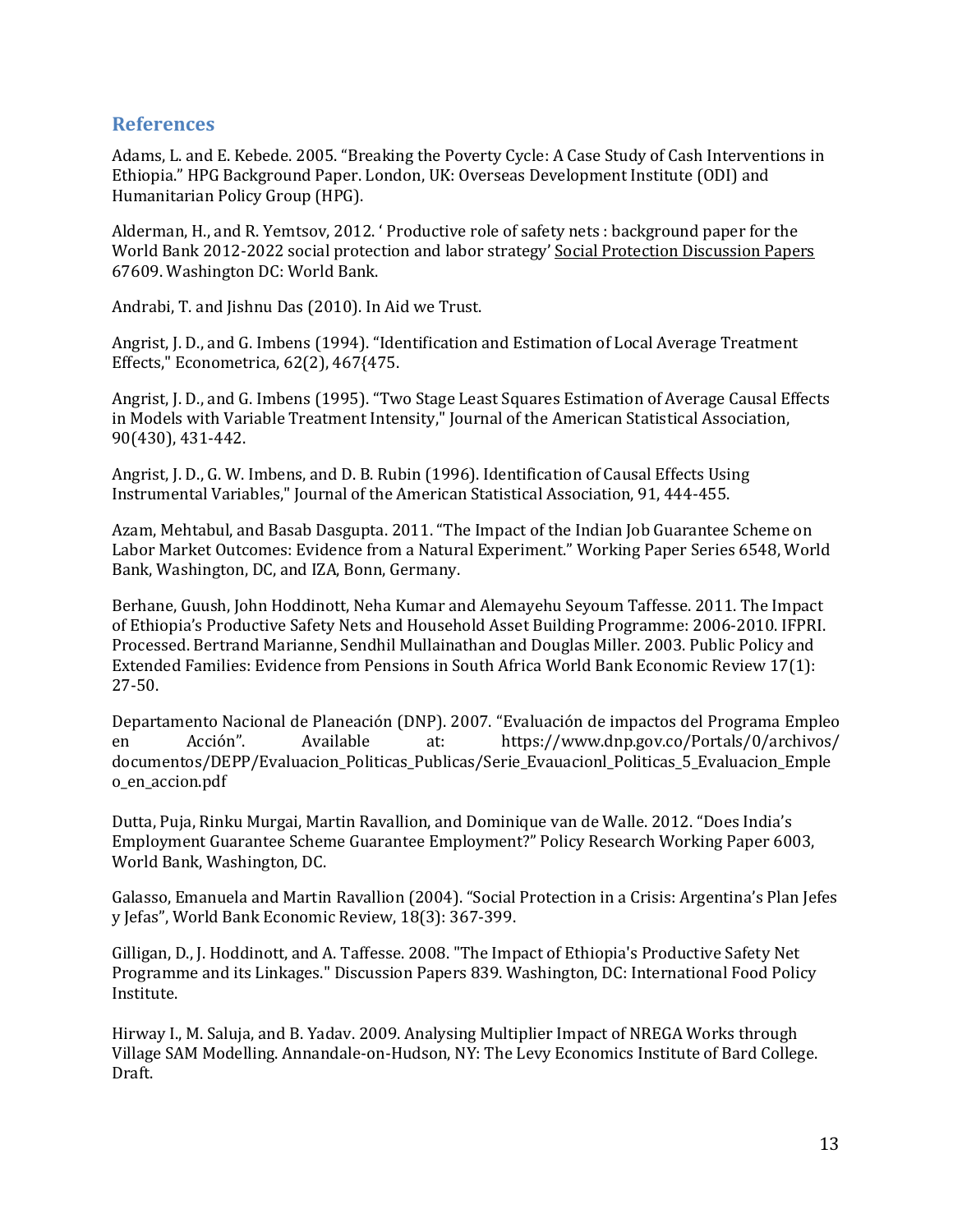McCord, A. and D. van Seventer. 2004. The Economy-wide Impacts of the Labour Intensification of Infrastructure Expenditure in South Africa. Conference on African Development and Poverty Reduction, the Macro--Micro- Linkages 13-15 October 2004, South Africa. Rosas and Solbes (2013). "Assessing the Targeting of Sierra Leone's Cash for Work Program: Current Performance and Proposed Improvements." Draft.

Subbarao, Kalanidhi, del Ninno, C., Andrews, C. and Rodriguez-Alas, C. 2012. "Public Works as a Safety Net: Design, Evidence, and Implementation." World Bank.

World Bank Independent Evaluation Group. 2011. "Social Safety Nets: An Evaluation of World Bank Support."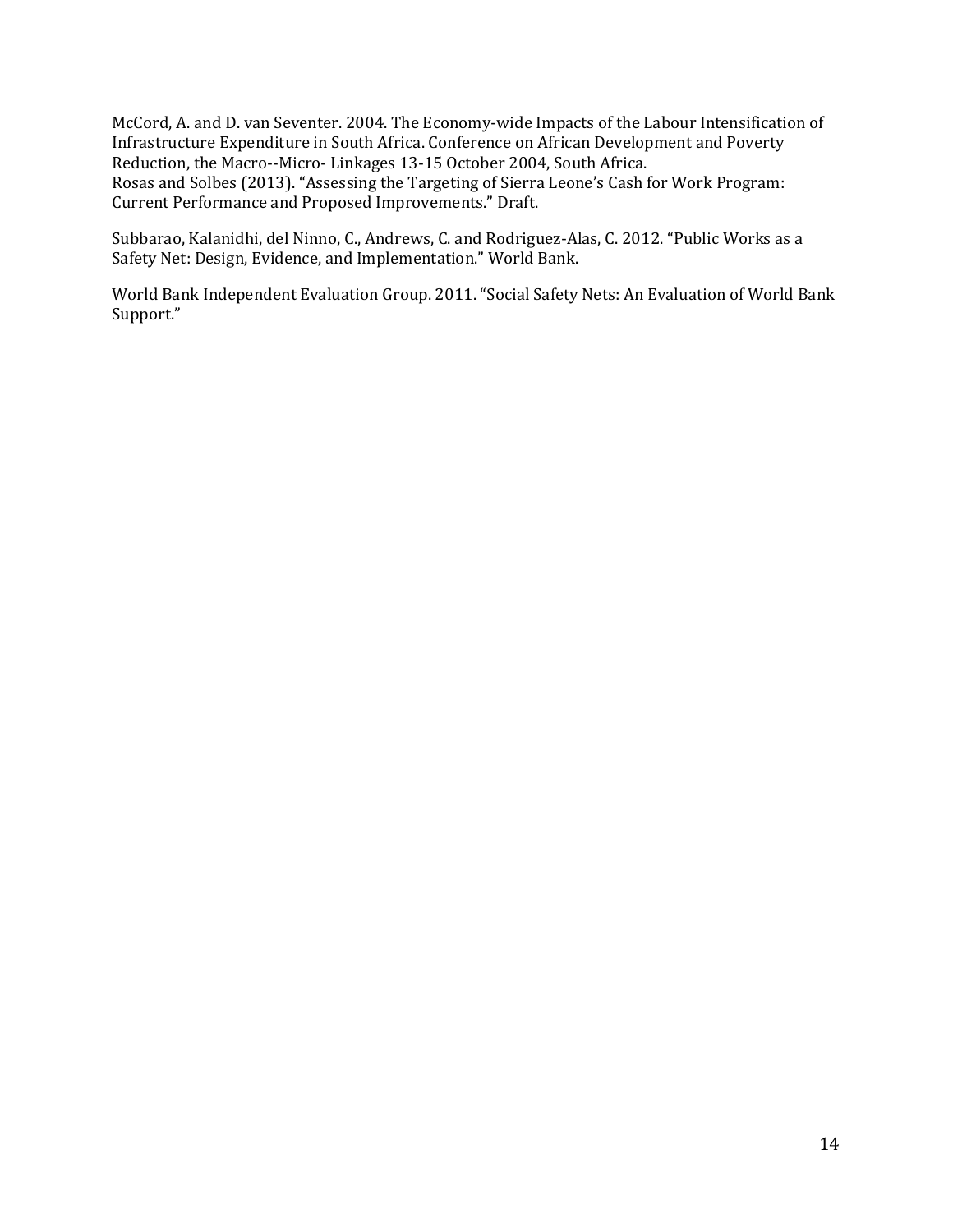## **Tables Table 1: Balance tests**

| <b>Variable</b>                                     | <b>Mean in</b><br>treatment | <b>Mean</b> in<br>control | <b>Statistically</b><br>significant<br>difference |
|-----------------------------------------------------|-----------------------------|---------------------------|---------------------------------------------------|
| Urban, % of households                              | 48.7                        | 50.1                      | N <sub>0</sub>                                    |
| District code                                       | 26.4                        | 27.2                      | N <sub>o</sub>                                    |
| Number of children ages 6-14                        | 1.1                         | 1.0                       | N <sub>o</sub>                                    |
| Age of head                                         | 41.2                        | 40.9                      | N <sub>0</sub>                                    |
| Head is female, % of households                     | 24.4                        | 17.7                      | Yes***                                            |
| Head ever attended school, % of<br>households       | 41.6                        | 42.4                      | N <sub>o</sub>                                    |
| Highest degree head attained<br>(categorical, 1-11) | 3.3                         | 3.4                       | N <sub>o</sub>                                    |
| Head did not complete primary, %<br>of households   | 63.4                        | 62.4                      | N <sub>o</sub>                                    |
| Distance to main water source,<br>minutes           | 9.1                         | 8.7                       | N <sub>o</sub>                                    |

\*\*\* p<0.01, \*\* p<0.05, \* p<0.1

# **Table 2: Impacts on economic activity, savings, and asset accumulation**

|            | Value of cash<br>and in-kind<br>payments (Le.,<br>past month) | $%$ of HH<br>members<br>working for cash<br>in last 12 mos. | Dummy if HH<br>set up new<br>enterprise in<br>last 3 mos. | Dummy if HH<br>participated<br>in an osusu in<br>last 3 months | Dummy if<br><b>HH</b> owns<br>goats or<br>pigs | <b>Number</b><br>of poultry<br>owned by<br><b>HH</b> |
|------------|---------------------------------------------------------------|-------------------------------------------------------------|-----------------------------------------------------------|----------------------------------------------------------------|------------------------------------------------|------------------------------------------------------|
| <b>ITT</b> | 58,852                                                        | 0.112                                                       | 0.247                                                     | 0.0408                                                         | 0.057                                          | 0.744                                                |
|            | $[18, 229]$ ***                                               | $[0.0122]^{***}$                                            | $[0.0283]$ ***                                            | $[0.0206]^{**}$                                                | $[0.0247]^{**}$                                | $[0.248]$ ***                                        |
| Control    | 224,184                                                       | 0.332                                                       | 0.089                                                     | 0.260                                                          | 0.168                                          | 2.973                                                |
| N          | 5.506                                                         | 5,502                                                       | 5,487                                                     | 5,497                                                          | 5,498                                          | 5,499                                                |
|            |                                                               |                                                             |                                                           |                                                                |                                                |                                                      |
| LATE       | 67,008                                                        | 0.128                                                       | 0.282                                                     | 0.0464                                                         | 0.0645                                         | 0.847                                                |
|            | $[20,778]^{***}$                                              | $[0.0140]$ ***                                              | $[0.0323]$ ***                                            | $[0.0236]^{**}$                                                | $[0.0283]^{**}$                                | $[0.284]$ ***                                        |
| Control    | 217,232                                                       | 0.319                                                       | 0.0594                                                    | 0.255                                                          | 0.161                                          | 2.885                                                |
| N          | 5,506                                                         | 5,502                                                       | 5,487                                                     | 5,497                                                          | 5,498                                          | 5,499                                                |

Note: Standard errors in brackets.

\*\*\* p<0.01, \*\* p<0.05, \* p<0.1